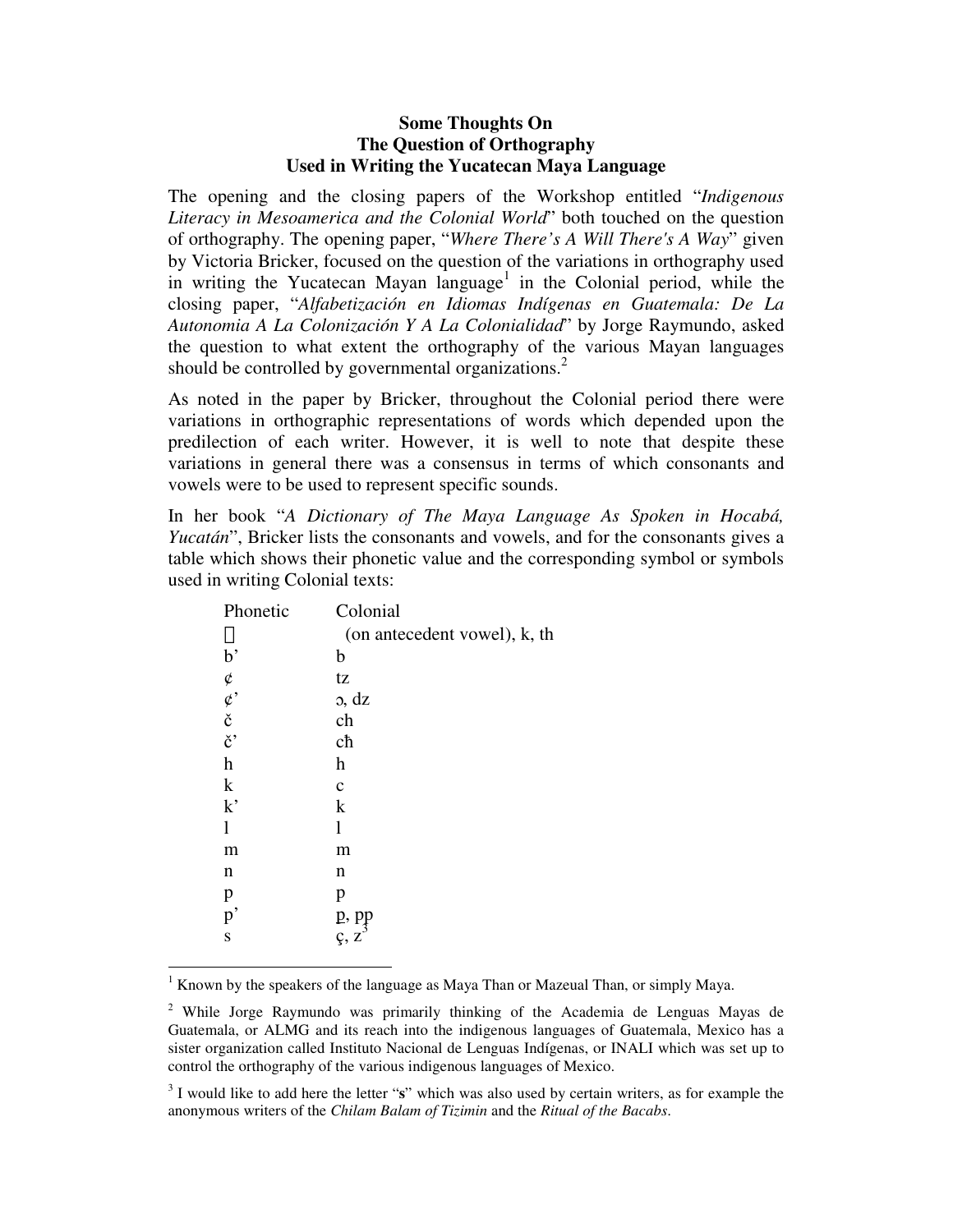| š             | X      |
|---------------|--------|
| t             | t      |
| $t^{\bullet}$ | th, th |
| W             | u, v   |
| V             | i, y   |

 $\overline{a}$ 

For the vowels, the standard ones are **a**, **e**, **i**, **o**, **u**, used in the manner similar to that which is used to represent vowel sounds in most European alphabets. However, since there are four ways in pronouncing vowels which Bricker lists as Normal, Low, High and Glottalized, it is here that we begin to see variations in orthographic representations as used by the Colonial writers. This is especially true in how the vowel followed by a glottal stop is represented, something which Bricker explored in the paper presented at the Workshop.<sup>4</sup>

# **Some Historical Background On the Development of Latin Script Orthography for the Yucatecan Mayan Language**

When the Spanish arrived and established themselves in Yucatan in the mid 1500's the religious orders immediately set about converting the Maya to Christianity. One of the methods by which they hoped to do this was getting their message translated into the Mayan language. Various members of the upper class of Maya, thus people who had probably been educated in the use of the Mayan hieroglyphic writing system before becoming Christianized, became involved in various ways in this effort. Such names as Juan Cocom who was a close friend of Diego de Landa and Gaspar Antonio Chi Xiu who was a protégé of Landa and later the Spanish court official interpreter, both of whom were related to Mayan ruling families, come to mind.

A major part of this effort to get proselytizing material translated into Mayan involved forming an orthography for the Mayan language from the Latin script. This was done fairly quickly and in a surprisingly uniform manner when one considers the rather variable and sloppy orthography of the Spaniards at the time. When one compares the uneven effort at writing Mayan words in Spanish literature of the period, for example that of Landa and Lizana, with the Mayan literature written by the Maya themselves, it would seem that the Maya played a very important role in helping the Spanish friars develop a Latin script orthography for the Mayan language. The implication of this rapid development of the Latin script orthography for the Mayan language is that in essence hieroglyphic norms for writing the language were being transliterated into the Latin script and that thus the transition from using hieroglyphs into using the Latin script for writing Mayan happened rapidly and in a fairly seamless manner.<sup>5</sup>

<sup>&</sup>lt;sup>4</sup> For a fuller look at the vowel followed by a glottal stop and historical background on the reason for this orthographic convention see Victoria Bricker's article "*The Last Gasp of Maya Hieroglyphic Writing in the Books of Chilam Balam of Chumayel and Chan Kan*". In particular, see page 43 for comments and graphic examples. Also very relevant are her concluding remarks made on pages 47-48.

 $<sup>5</sup>$  For an example of the carry-over of hieroglyphic practices into Latin script see Appendix A.</sup>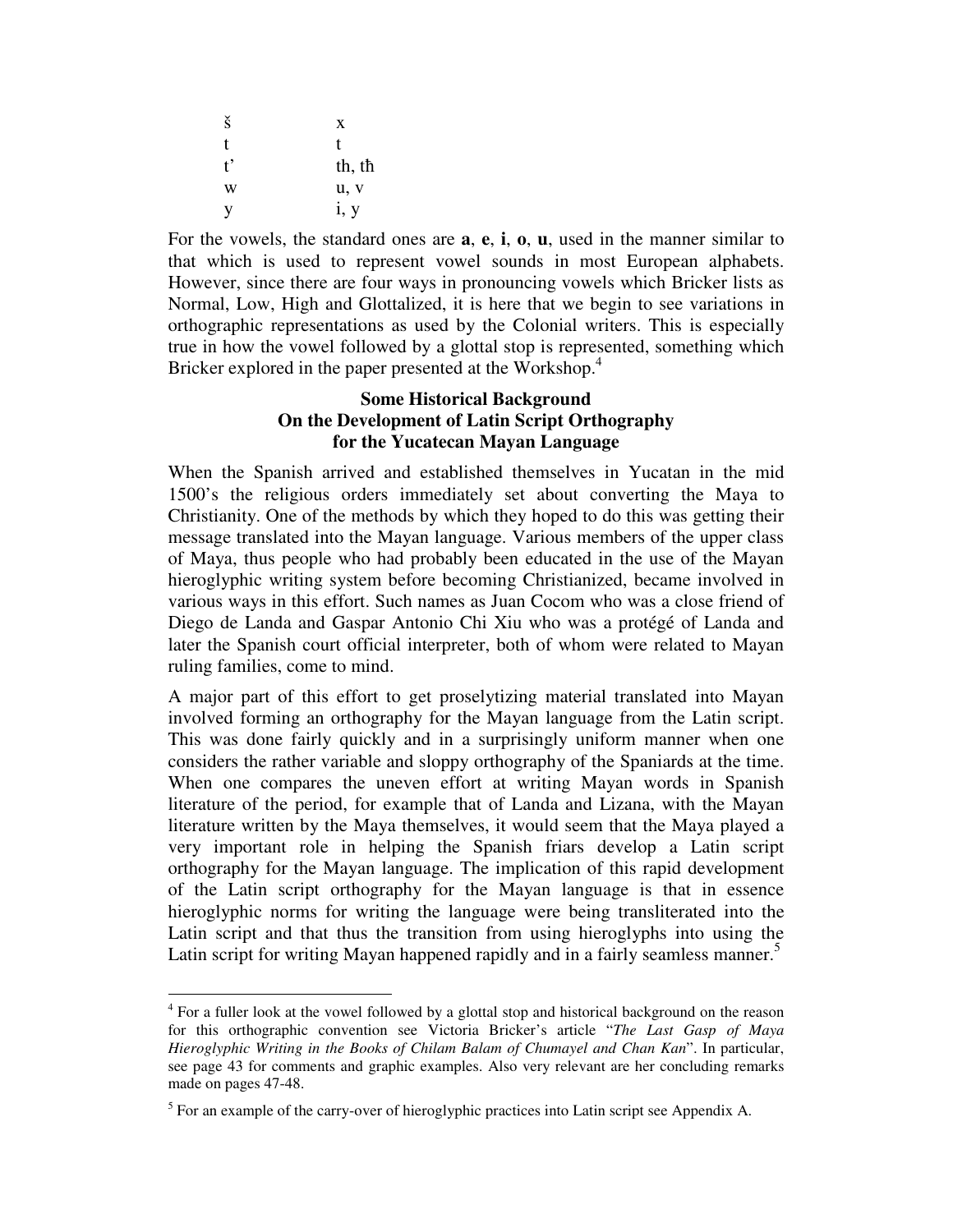Unfortunately there is no indication of how extensive the involvement by the Mayan speakers in the formation of Latin script orthography was. In any case, by 1557 when the Mani land treaty was written the use of the Latin script for the Mayan language seems to have been fairly well established and the orthography, which remained in use until the late 1800's, fairly well standardized.<sup>6</sup>

In the late 1800's some changes in the standard Mayan Colonial orthography began to appear. These changes, as far as can be determined, were brought about by the fact that in order to typeset material in the Mayan language the typesetter either had to have special typefaces made to represent those special letters which were invented in the 1500's for Mayan orthography or he had to introduce substitutes from his standard type fonts. Some printing houses did indeed go to the trouble of having these special letters made, but most did not. As a result, it slowly became customary to use these substitute orthographic conventions in written Mayan. These changes in fact only involve four symbols, $<sup>7</sup>$  so the change</sup> was not a drastic one. In any case, by the early part of the  $20<sup>th</sup>$  century this new orthographic convention had become the standard and is to be found in the works of Lopez Otero, Pacheco Cruz, and Redfield / Villa Rojas. This convention was also generally adopted when writing out Mayan names and words such as town names and surnames.

# **The Mexican Government Imposes a Standardized Orthography On Indigenous Languages**

In the 1970's Ramón Arzápalo Marín introduced a simplified version of the phonetic alphabet into his class on Yucatec Mayan at UNAM so that his Mexican students could have a better grasp on how to pronounce words based on their experience with the standard Spanish orthography. Over time some of these students became "important people" within various government agencies such as INAH, the SEP and most importantly for indigenous languages, the Instituto Nacional de Lenguas Indígenas, or INALI. As these agencies began to look at the question of how Mayan words should be spelled in such things as bilingual text books for the SEP and signs at Mayan ruins the students of Ramón applied what they had learned from Ramón, apparently oblivious of the fact that there existed an extensive and well documented, if, at the time, rather difficult to find literature in the Yucatecan Mayan language which was developed by the Maya themselves.

During my first work session with René Acuña at UNAM in 1991 I had the chance to visit with Ramón on various occasions. During one of these visits the subject of the "new" orthography came up. He said that he was rather sadden to see that his ersatz orthography had been taken over by these people and now was being pushed as the "official" orthography for the Yucatecan Mayan language. It

 6 An exception to this statement is that Beltrán in his *Arte* published in 1746 discarded the use of the **ç** and substituted **z** in its place. While this new orthographic convention did not take hold immediately, by the time the well-known 19<sup>th</sup> century Mayan scholar Juan Pío Pérez was active in the mid 1800's the use of **z** throughout written texts became fairly common.

<sup>7</sup> These four symbols were **ɔ**, **p**, **ħ** and **y**.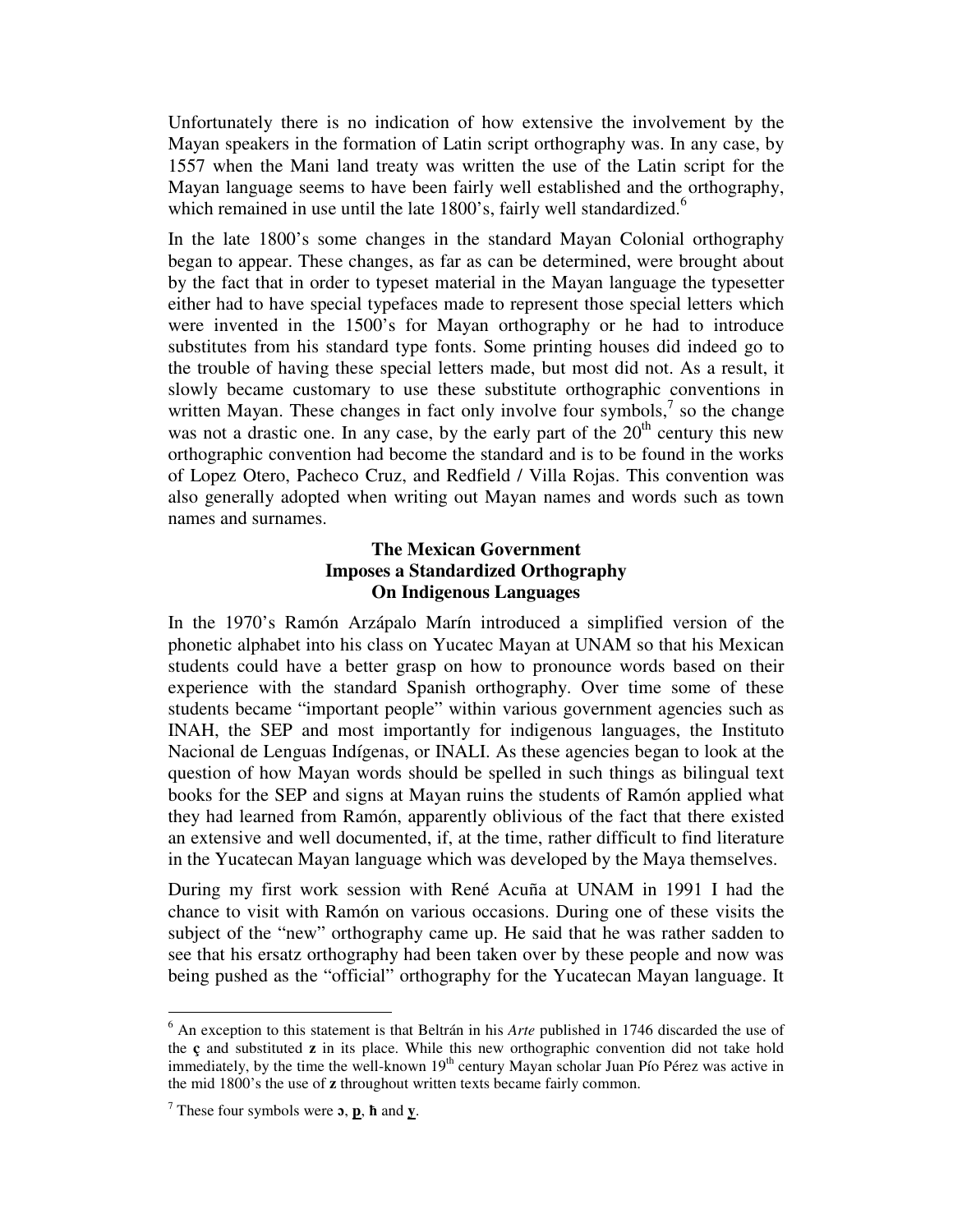was never his intention that such should be the case, but for some reason when he would bring this matter up with his former students they were not interested in hearing him out about the question of retaining the traditional orthography for the Yucatecan Mayan language.

Compounding this problem was that during writing of "*Nomenclatura Etnobotánica Maya*" published in 1976 and later in the "*Diccionario Maya Cordemex*" published in 1980 Alfredo Barrera Vásquez, apparently also at the bidding of the officials in positions of power, scrapped the standard orthographic convention in favor of the "new" orthography.<sup>89</sup>

Here is an example of the type of change which took place in the *Cordemex*. First, a couple of entries from the *Calepino Maya de Motul* as they appear in the original text:

- γ e: punta como de alfiler, agu[j]a de espinos y cosas assi.  $\blacksquare$  ye pub, ye alfiler, &: punta de aguja, de alfiler, ettz.
- $γ$  e: filo o corte de cuchillo, espada, hacha, &.  $\blacksquare$  ci ye in cuchillo: agudo esta mi cuchillo; agudo tiene el filo o corte. & ma ci ye; binaan ye; manaan ye in cuchillo: esta boto mi cuchillo.  $\P$  de aqui: ye ca: el filo o filos de la piedra de moler.  $\P$  ma ci ye a ca: bota esta tu piedra de moler.

These two entries were transcribed, combined into a single entry and changed to read as follows in the *Cordemex*: 10

**E** 1: filo o corte de cuchillo, espada, hacha, etc; **ki' ye in kuchiyo:** agudo está mi cuchillo, agudo tiene el filo o corte; **ma' ki' ye, bina'an ye in kuchiyo:** está roto mi cuchillo; de aquí **ye ka':** el filo o filos de la piedra; **ma' ki' ye a ka':** rota está tu piedra de moler, punta como de alfiler, aguja, de espino y cosas así; **ye puts', ye "alfiler":** punta de aguja, punta de alfiler, etc. ...

 $\overline{a}$ 

<sup>8</sup> In one of my last visits with Don Alfredo he bemoaned the fact that the *Cordemex* was published very prematurely. Juan Ramón Bastarrachea Manzano, one of the team members who worked on the compiling of vocabulary entries for the *Cordemex*, was sent to Mexico City with boxes full of cards in order to sit with the typesetter and get the book into print. The prime reason for this hurried publication was that the six-year term of office was due to end and the president, José López Portillo, wanted the book published while he was still in office.

<sup>&</sup>lt;sup>9</sup> There is some question about how much Alfredo Barrera Vásquez had to do with the introduction of the new orthography. As pointed out by Victoria Bricker in her article "*Linguistic Continuities and Discontinuities in the Maya Area*", Barrera Vásquez was one of two linguist who prepared the *Cartilla Maya-Español* for publication for the SEP in 1946 in which a precursor for the orthography used in the *Cordemex* was used for writing the Mayan language. However, when I asked him about the introduction of this new orthography he seemed want to distance himself from its introduction and usage. Now, looking back on it and given what Bricker has to say on the subject, it is not clear to me why he portrayed himself as a person who was not responsible for its introduction given the role he played first with the *Cartilla*, and then later with the publication of *Nomenclatura Etnobotánica Maya* and finally the *Cordemex*.

<sup>&</sup>lt;sup>10</sup> In some cases the transcriptions in the *Cordemex* leave much to be desired. For example, the entry from the *Calepino Maya de Motul* which appears to read "letzolve cuseadelan te despues de lepp ta oltzil" (but which should read: "letz, &: vease adelante despues de lepp ta oltzil.) is transcribed in the *Cordemex* as "**LETSOL U'E'** 1: cuzca."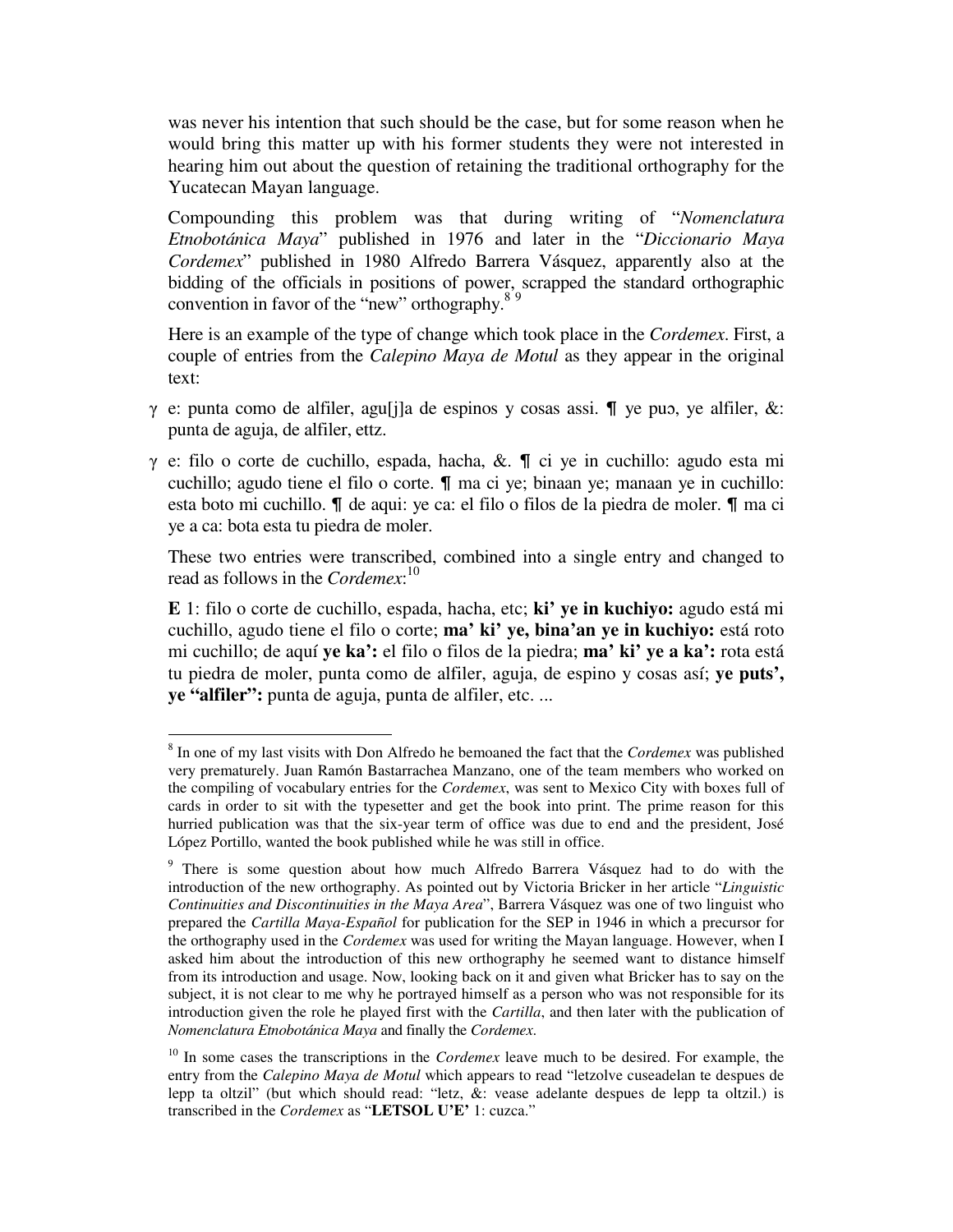Since the publication of the *Cordemex* the "official" orthography has morphed over time and gone through several revisions. There was thus a moving target which for some time was rather difficult to keep up with.

An example of the more recent "sanctioned" orthography is given in the following text which was written by Desiderio Lázaro Dzul Polanco and appeared in *K'aaylay 21*, published in September 4, 2007. It is accompanied by a reversed transcript of the text in which I transposed the text using standard Colonial orthographic practices. The purpose of so doing was so that the reader can compare the two orthographies side by side.

Le áanalte'oba' ts'íibta'abo'ob yéetel (alfabeto) le ts'íib ch'a' nu'ukta'ab tu ja'abil 1984, le xan lela' éejenta'ab tu ka'atéen ti' jump'éel much'táambal beeta'ab tu noj kaajil Campech, tu ja'abil 2006. Le much'táambala' beeta'ab tumen kúuchil ku k'aaba'tik INALI. In tukultike' te'exe' táan a k'áatchi'itike'exe' ba'axten leti' le ts'íiba'. Tumen le ts'íiba' leti' ku meyaj ti' le kúuchilo'ob tu'ux ku ka'ansa'al mejen paalalo'obo' bey xan tu'ux ku ka'ansa'al nukuch máako'ob, ku meyajta'al xan tu kúuchil u ka'ansa'al maaya t'aan wa ti' Mola'ayo'ob.

-

Le analteoba ɔibtaboob yetel (alfabeto) le ɔib cħa nuctab tu haabil 1984, le xan lela ehentab tu caten ti humppel mucħtambal betab tu noh cahil Campech, tu haabil 2006. Le mucħtambala betab tumen cuchil cu kabatic INALI. In tucultice texe tan a kat chiticexe baaxten leti le ɔiba. Tumen le ɔiba leti cu meyah ti le cuchiloob tuux cu canzaal mehen palalobo bey xan tuux cu canzaal nucuch macoob, cu meyahtaal xan tu cuchil u canzaal maya than ua ti Molayoob.

As is common practice in texts published by people in the bilingual education business, this paragraph is accompanied by the following Spanish translation:  $11$ 

El alfabeto utilizado en el contenido de la revista es el de 1984 y ratificado en el 2006 en un foro realizado en Campeche y coordinado por el INALI. ¿Por qué el de 1984? Porque es el que más se utiliza por las instituciones oficiales, por algunas facultades de la Universidad Autónoma de Yucatán, por las Academias de Lengua Maya, así como por las escuelas particulares que enseñan la lengua maya.<sup>12</sup>

 $11$  As pointed out by Jorge Raymundo, for some workers in the bilingual education system the ultimate purpose of requiring texts used in bilingual education to be given both in the native language and Spanish is to facilitate the transition of the monolingual indigenous student from being monolingual to being bilingual, and to eventually have the indigenous student become a monolingual Spanish speaker.

 $12$  Personally, the Mayan in this text is nearly incomprehensible to me, somewhat akin to the type of writing the early Franciscan friars would produce when trying to write sermons in Mayan. How the poor parishioners managed to sit through these sermons without a display of mirth as would be the case today is hard to imagine. The *Discursos Predicables*, published in 1620 by Fray Ioan Coronel, is replete with this type of pseudo-Mayan. There are however a fair number of sermons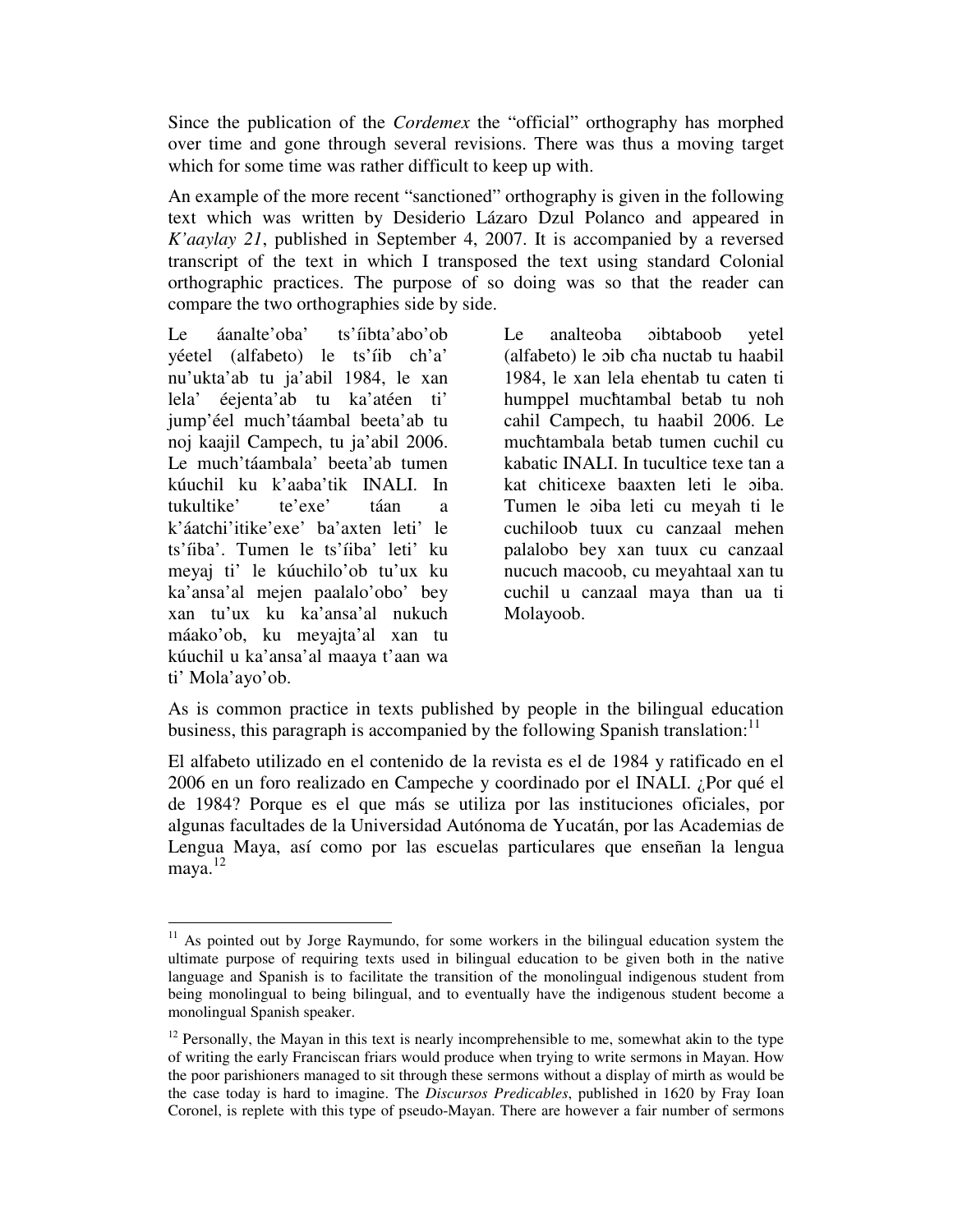## **Some Final Thoughts**

For many languages which use the Latin alphabet, it is not the job of the orthography to represent exactly the sounds produced when speaking that language, but rather to give a visual representation to which the reader puts a sound based on that person's experience with the language. Were this not so then the English language in particular would be hopelessly mired in unintelligible sets of symbols. Viewed from this light, the Colonial orthography developed for the Mayan language of Yucatan did a remarkably good job at approximating how the language was spoken.

Given this thought and added to it the visual simplicity of the Colonial orthography when compared to the orthography which is being imposed by the Mexican governmental agencies as shown by the brief passage above, it is indeed a shame that the people from INALI and allied groups are working so diligently to impose their orthography on the Yucatecan Mayan language. There are even efforts to transcribe some of the Books of Chilam Balam and other pieces of Yucatecan Mayan literature using the "official" orthography. A similar situation would be if Germany had conquered England in the 1940's and decided that the English language as presently written is a hopeless mess (which it is to my way of thinking). They then set out to impose some order on English by imposing German spelling practices on English. What then becomes of all of the great works in English? Think of all of the works which would have to be thus transcribed using the imposed orthography.

This is the situation in which the Yucatecan Mayan language presently finds itself. Unfortunately there is no counterbalancing effort to preserve the Colonial orthography, a system which was developed and used by the Maya for more than 400 years, and which served them well through all this time.<sup>13</sup>

"Numay u cici olal balcah,"<sup>14</sup> or as the Mayans say today, "Bey le baalo."<sup>15</sup>

 $\overline{a}$ 

in this work which are reasonable, and the conjecture is that these comprehensible sermons were written by native lay people such as the indigenous maestros cantores.

<sup>&</sup>lt;sup>13</sup> Ouite the contrary: my brother-in-law is a bilingual teacher in the SEP in Yucatan. Because bilingual texts were slow in coming into the hands of the bilingual teachers, in 1991 he asked his sister, or should I say my wife Alejendra, to prepare for publication some of the stories which we had gathered and transcribed using the traditional orthography. These were to be accompanied by Spanish translations. This was done and a 60 page book was presented to my brother-in-law who in turn asked permission from his superiors to get the book printed up for his bilingual classes. Permission was denied because the orthography in the Mayan portion of the book was not sanctioned by INALI. Apparently having no text book at all was better in their estimation than having one which reflected the standard way of writing the Yucatecan Mayan language.

<sup>&</sup>lt;sup>14</sup> Probably a Franciscan translation from the Latin phrase "Sic transit gloria mundi." See the *Calepino Maya de Motul*: Numay .l. numay v than: cosa transitoria, finible, perecedera, y momentanea que passa de presto.  $\P$  numay v cici olal balcah: de presto passa la gloria del mundo. Somewhat parallel is the following entry: Nicliz: cosa finible que tiene fin.  $\P$  nicliz v cici olal balcah: finible es la gloria del mundo.

<sup>&</sup>lt;sup>15</sup> Literally: "That thing is like that", or as we would say, "That's the way it is."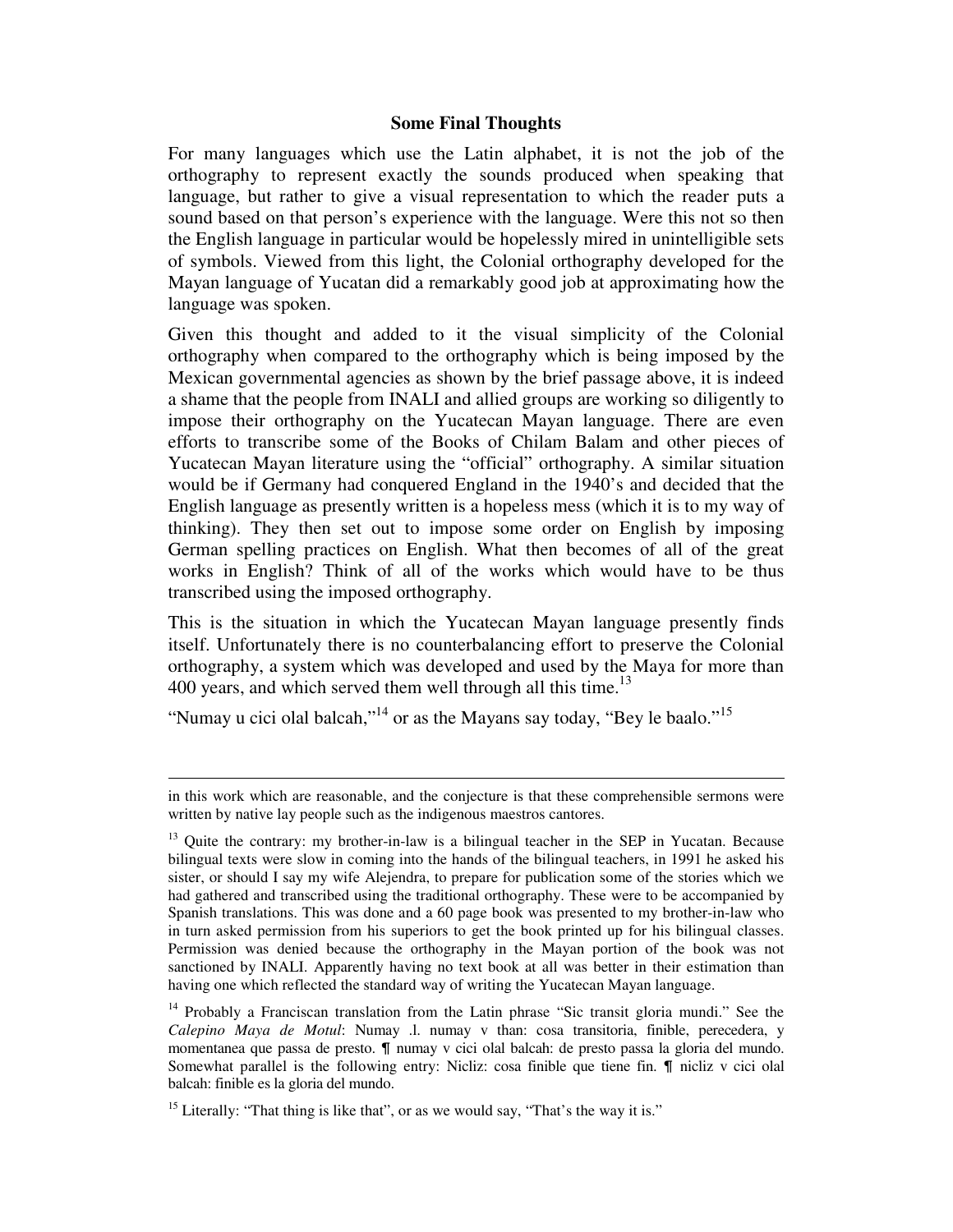### Appendix A

The glottalized vowel has generally been recognized in Colonial orthography and is most often represented by doubling the vowel. This has led to some confusion though when the vowel is followed by a glottal stop but not reduplicated such as would be the case for one syllable words of the "CV" type or the "V". In these cases in Colonial times some writers would write the double vowel symbol even though such a symbol was seemingly not called for. For example the following words, which are pronounced with a vowel followed by a glottal stop, were often written using the double vowel convention:

| Standard orthography  | Alternative Colonial orthography |
|-----------------------|----------------------------------|
| ha (water)            | haa                              |
| na (mother)           | naa                              |
| che (tree, wood)      | chee                             |
| chi (mouth, edge)     | chij                             |
| $i$ (hawk)            | ii                               |
| cho (mouse)           | choo                             |
| <b>uo</b> (bull frog) | <b>uoo</b>                       |
| $tu$ (stink)          | tuu                              |
|                       |                                  |

In each case the vowel sound immediately after its enunciation is cut off by closing the glottis and the vowel is not reduplicated although the colonial orthographic convention would seem to indicate that the vowel is to be reduplicated. This convention of writing the double vowel as a representation of a vowel followed by a glottal stop may well be based on a hieroglyphic convention, at least according to how Landa showed the hieroglyphs for **le** (lasso / to catch an

animal or fish using a lasso)<sup>16</sup> and **ha** (water). For the word **le** Landa's illustration is a bit misleading because he (or the copyist who made the copy of this portion of the text) places the two hieroglyphs

-

which comprise the hieroglyphic representation for **le** touching each other and also touching the hieroglyphic representation of  $\text{Ie}$  itself.<sup>17</sup>

For "water" Landa states that the word is written hieroglyphically **a** - **ha**. However, again there is a problem. In between what Landa shows in his "alphabet" as being one of the symbols for **a** and the hieroglyphic representation for water is his symbol for **h**, which in Spanish is pronounced "a-che". Upon closer inspection of his

symbol for **h** it becomes apparent that in fact what is being represented in a slip knot of the type which the Maya use for tying things which they want to be able



lé

e

 $\mathbf{I}$ 

<sup>&</sup>lt;sup>16</sup> See *Diccionario de San Francisco*: Lee: lazo, enlazar. ¶ tin leah chich: enlazó al pájaro. ¶ lebel a cah tu men cizin: engañate el demonio. Compare with *Calepino Maya de Motul* in which the doubling of the vowel in not represented: Le: lazo para caçar o pescar, y caçar y pescar con lazo.  $\P$ in leah cħicħ:

<sup>17</sup> In the graphic given here I have separated the **e** from **l** and both of these from **le**. For the original representation and the page from Landa in question as a whole see below.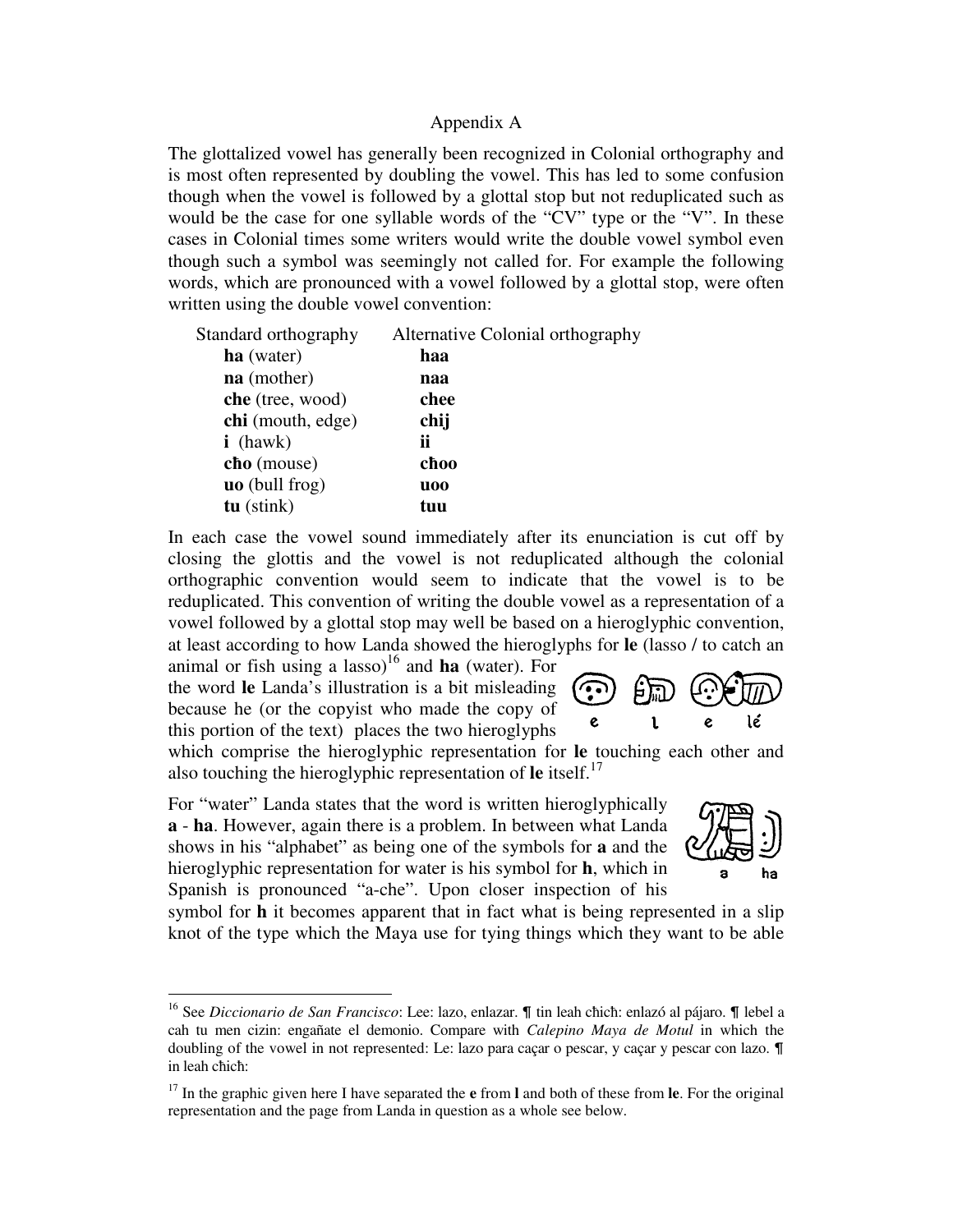untie easily.<sup>18</sup> One of the words for "knot" is **acħ**. <sup>19</sup> What is not clear is why Landa felt it was necessary to introduce this hieroglyphic representation for **h** in this collection of glyphs.

Hieroglyphic researchers have also found this convention of placing the vowel to be followed by a glottal stop in the hieroglyphic cartouche in pre-Columbian hieroglyphic writing. $^{20}$ 

It must be stressed that the Colonial writers were uneven in applying this convention of writing vowels followed by a glottal stop using the double vowel symbol and just as frequently wrote these vowels using the standard orthography. They were also uneven about writing the double vowel symbol in the case where a glottalized vowel is present in a word, thus with some frequency writing a word which has a glottalized vowel as if it was a regular or elongated vowel by writing it with a single vowel.

Another case which shows a lack of uniformity is in the writing of diphthong vowels. For example, **ay** and **ai** can be used interchangeably. However there is a tendency to use **ay** as the representation for the vowel sound known as "long i" in English and to reserve **ai** as the representation of a pair of distinctly pronounced vowels **a** - **i**.

- **hay** flat, stretched out, extended
- **hai** pertaining to water, from **ha**, water.

In the second case **hai** is pronounced **ha**-**i**.

The exception to this is the following, in which the most common spelling of the vowel sound "long i" is with **ai**, although examples of the use of **ay** are also to be found:

# **ain** / **ayn** crocodile

Other examples of alternative ways of writing diphthong vowels include **ey**, **oy** and **uy**, for which somewhat less frequently the symbols **ei**, **oi** and **ui** are used.

There are of course examples of texts written in the Colonial period which do not follow the orthographic rules as set out here. A prime example is the text sometimes referred to as the *Crónica de Oxkutzcab*, written by Joan Xiu on May 29, 1685. Most noticeably in this text both **g** and **h** are employed to represent the phoneme **h**.

<sup>-</sup><sup>18</sup> Probably one of the best examples of this type of knot is the one used in tying ropes to the "brazos" or string ends of hammocks in order to be able to hang hammocks from hammock hooks.

<sup>19</sup> See *Calpino Maya de Motul*: Acħ: apretar lo que se ata. While here and in other vocabularies **acħ** is given only as a verb, the word is also used as a noun.

<sup>20</sup> See for example pages 8-10 of "*Ten Phonetic Syllables*" by David Stuart, Volume 14 of Research Reports on Ancient Maya Writing.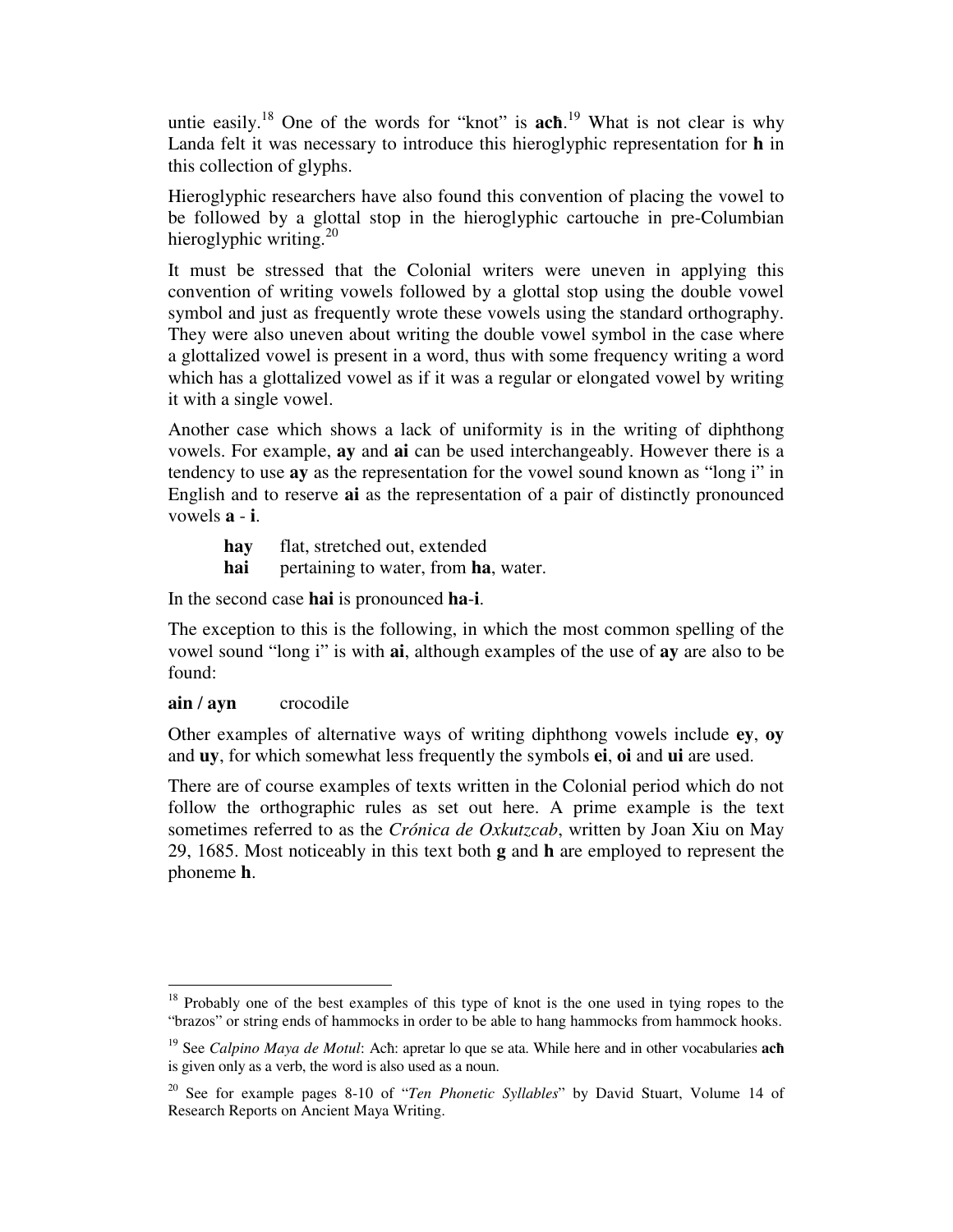de las partes stro, y assi viene a bazer in infinitum somo se podra ver en el sigmente exemplo. Les quiere desir laco y cacac com et, para escrimie le con sus caratores aniendo les mosotros bee so sentender que son dos letras lo escrimic ellos converses puniculos a la aspiración de la té, la vocalge, que antes de si teac y en esto no faierran anya pseus et pi missiren ellos de su anniosidad. Exemplo. CONOCO despres al cabo le pegan la parte junta. Ha que quiere degir agna prefla backé tiene a h. ante de si lo ponen ellos al principis coma y al cabo desta manera appe tambié lo escrimen a partez de la vita ystraina Cho Inerayo no prisiera agun ni teatura dello sino pa dar eneuta entera de las essas desta gente. Mamhati quiere degrè no quiero ellos lo escriven a parter desta manero  $MSE$  $B$ Sygare'se su asb.c. L ķк De las lettas que aquifaltan carece dita lengua y tiene otras anodidas de la unestra para otras cosas q las be menester of ya no view para nada destos sus carateres especialmente la gente moca que aprendido los neor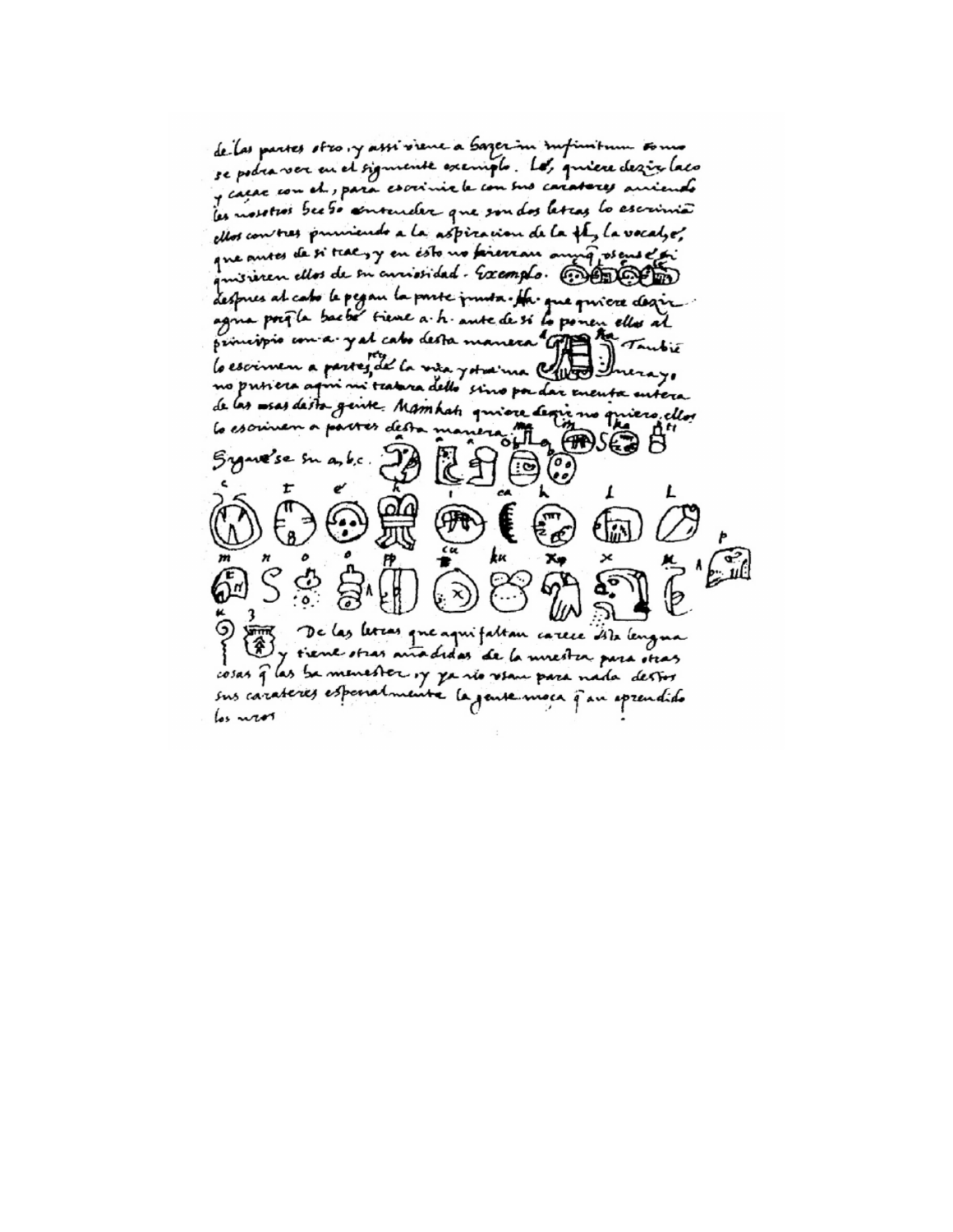#### **Bibliography**

Akademische Druck - und Verlagsanstalt

 1980. *El Libro de Chilam Balam de Tizimin*. Reproduction. Fontes Rerum Mexicanarum, Vol. 6.

Arzápalo Marín, Ramón

- 1987. *El ritual de los Bacabes*. Fuentes para el Estudio de la Cultura Maya, 5. Instituto de Investigaciones Filológicas, Universidad Nacional Autónoma de México, México.
- Barrera Marín, Alfredo, Barrera Vásquez, Alfredo and López Franco, Rosa María 1976. *Nomenclatura Etnobotánica Maya*, Instituto Nacional de Antropología e Historia, Centro Regional del Sureste, México.

Barrera V., A. et al.

 1980. *Diccionario Maya Cordemex*. Ediciones Cordemex, Mérida, Yucatán.

Beltrán de Santa Rosa, Fr. Pedro

 1746. *Arte de el Idioma Maya Reducido a Succintas Reglas, y Semilexicon Yucateco.* Viuda de D. Joseph Bernardo de Hogal, México.

## Bolles, Alejandra

 1991. *Cuentos en la Lengua Maya.* Available on-line at http://alejandrasbooks.org/www/Maya/Cuentos.pdf

## Bricker, Victoria

- 1989. "*The Last Gasp of Maya Hieroglyphic Writing in the Books of Chilam Balam of Chumayel and Chan Kan*". In *Word and Image in Maya Culture: Explorations in Language, Writing and Representation*. University of Utah Press, Salt Lake City.
- 2004. "*Linguistic Continuities and Discontinuities in the Maya Area*." In *Pluralizing Ethnography*, School of American Research Press, Santa Fe.
- 2012. *Where There's A Will There's A Way*.

Bricker, Victoria, Eleuterio Poot Yah and Ofelia Dzul de Poot

 1998. *A Dictionary of The Maya Language As Spoken in Hocabá, Yucatán*. The University of Utah Press, Salt Lake City.

#### Ciudad Real, Antonio de

 1984. *Calepino Maya de Motul*. Edicion de Rene Acuña. Facsimile version by René Acuña. Instituto de Investigaciones Filológicas, Universidad Nacional Autónoma de México, México.

#### Coronel, Juan

- 1620a *Discursos predicables, con otras diuersas materias Espirituales.* La Emprenta de Diego Garrido, Mexico.
- 1620b *Doctrina Christiana, en lengua de Maya.* La Emprenta de Diego Garrido, Mexico.